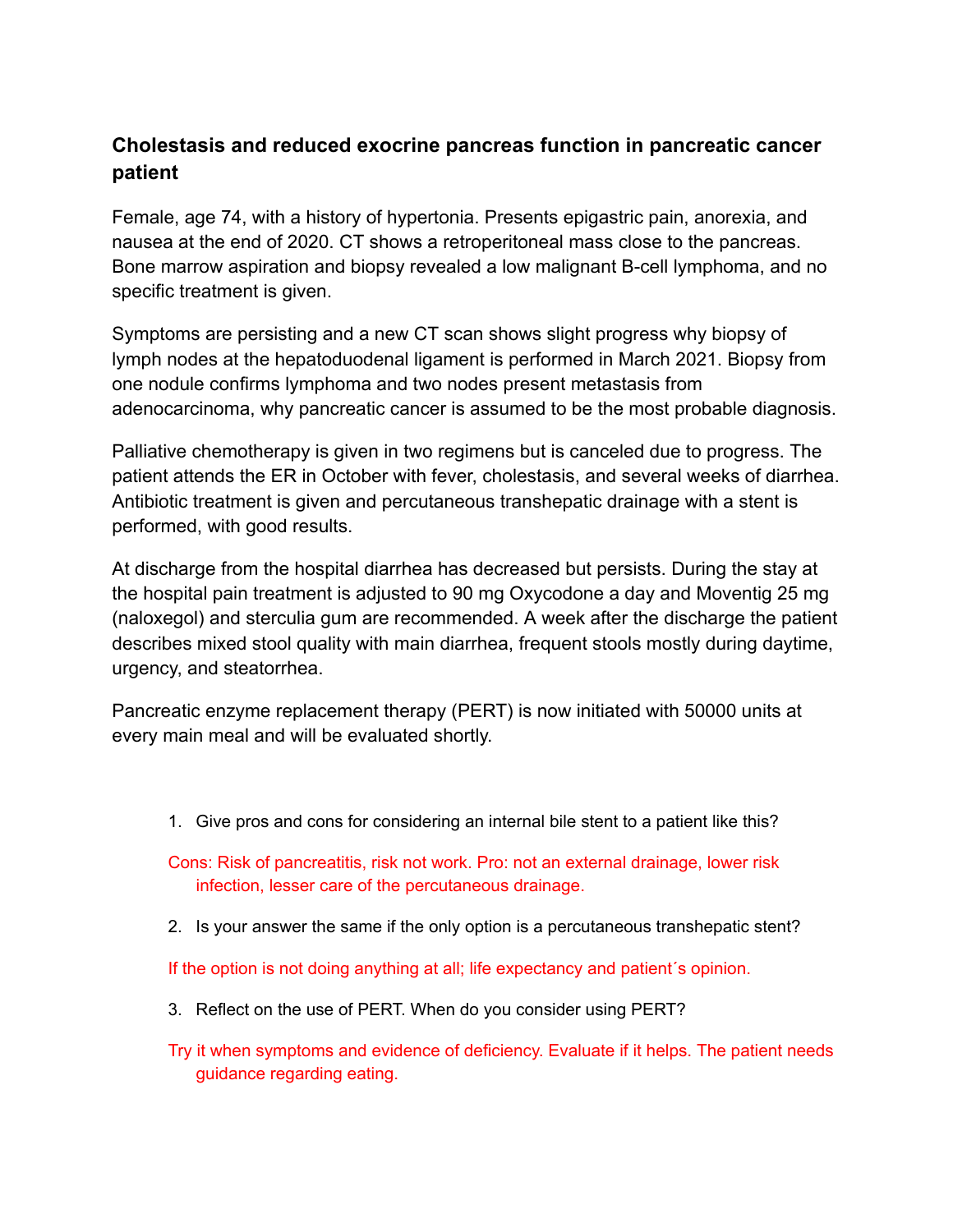4. Is pancreatic exocrine insufficiency common in pancreatic cancer patients?

Yes

## **Inoperable ileus**

Woman 52 years old

Lives alone in an apartment. 2 children in their 20`s.

Cancer in coecum with perforation -- 2017

Peritoneal carcinomatosis- HIPEC 2019- Surgical complication with injury of the bladder - resulting in bilateral nephrostomy and Hartmann's procedure.

Gastroscopy Nov - 20 shows an ulcer. Biopsy - adenocarcinoma

Ileus again in May, laparotomy showed total adherence of the bowel. Got a new loop ostomy.

Later same month: No feces production from the ostomy.

CT scan again shows ileus of the small intestine.

Lots of nausea and abdominal pain - got a NG tube and opioids both sc and transdermal. Tried several Small Bowel Follow-through with gastrografin without effect. Pain in the epigastrium. Treated with Somac 40-80 mg /day and Gaviscon. Pain treatment: Fentanyl transdermal, morphine and oxycodone iv, sc Catapresan (clonidine), and EDA

Comprehensive cancer in the abdomen and prior massive surgery makes further surgery, not an option.

Sc "Ileus pump" is started with haloperidol, ketamine, midazolam, and morphine. Another pump with scopolamine.

Ondansetron and diazepam as needed

A week later a lot of bile-colored fluid comes from the ostomy and the state of ileus is cured.

Later the same day scopolamine, Catapresan (clonidine), and EDA is deprescribed

1. What is your approach to a patient presenting with an inoperable ileus? Passage x-ray if applicable. Is it an reversible situation to begin with?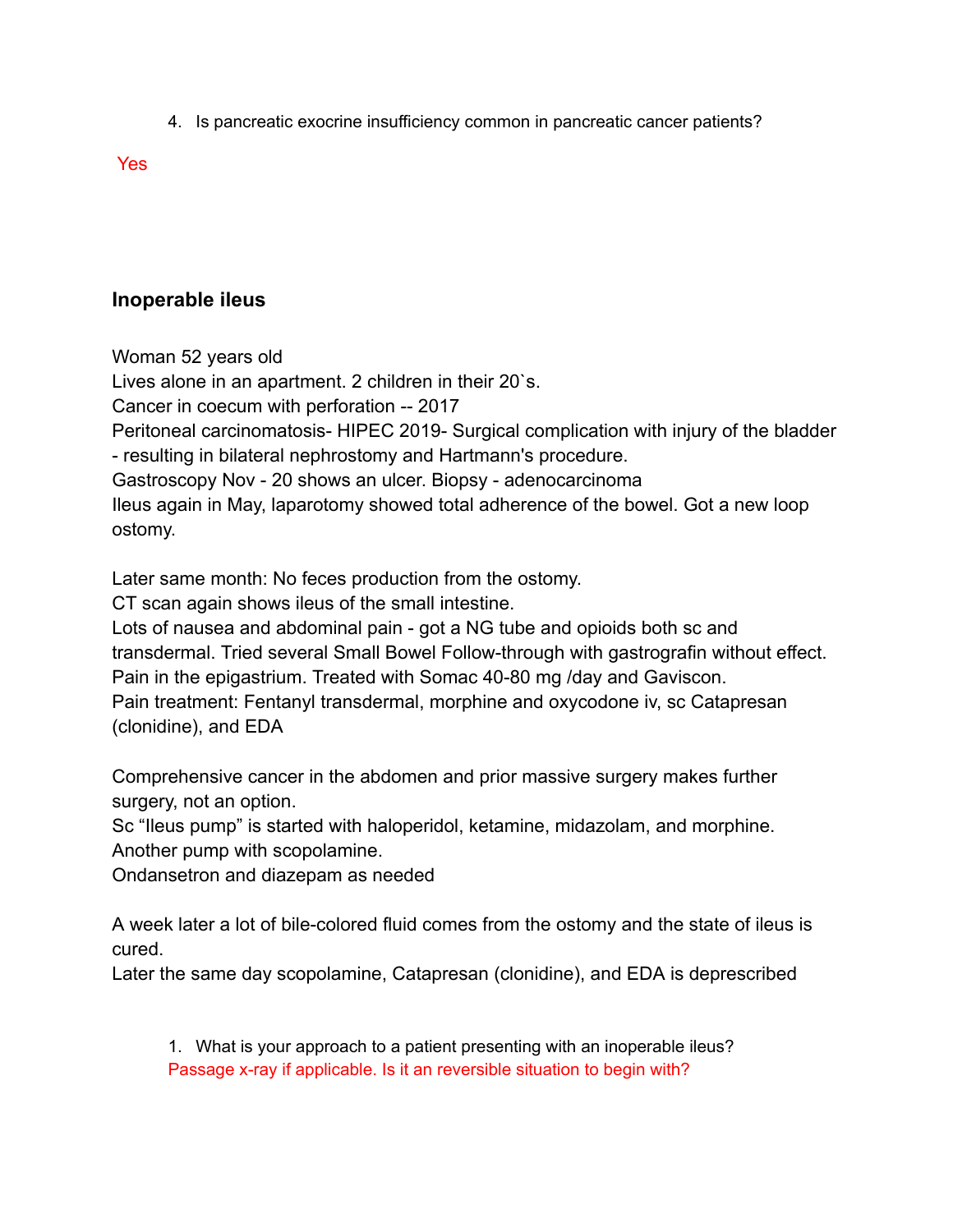2. What diagnostics are in place, first-line treatment? How do you proceed? CT-scan. Passage can be the treatment.

3. What do you typically put in your "ileus pump?" Opioid. Butylscopolamin. Haloperidol. Steroid. Somatostatin can be an option. Metoklopramid if motility is the problem. Different practices on using pumps and what is put into it.

## **Fluids and nutrition for a patient with ovarian cancer and ileus**

The patient is a woman in her sixties with metastatic ovary cancer. She lives alone in an immaculately clean apartment – she cares about appearances. Her husband is elderly and lives in a residential home, where she visits every day. They have no children.

At first contact with the team, she is hospitalized after yet another bout of partial bowel obstruction. Her pain is controlled, she drinks fluids and gets artificial nutrition every other day. She has a colostomy after her initial surgery, and she is very thin. Whenever she tries eating anything she has colicky pains.

The next time we see her, on an acute call, she is at home. The night has been awful with pains and vomiting. Her belly is bloated, and her bowel sounds sharp. All medication was changed to the intravenous route, and she was given Octreotide. Parenteral nutrition was switched for glucose, and we planned for a new visit the next day. Then she was better, and her bowel sounds normal. There was fluid in the colostomy bag. We gave her Ringer-Acetate in the daytime and glucose at night and restarted Primperan.

Things remained calm for a few weeks. She went back to parenteral nutrition every other day and no Octreotide. She drank bouillon and visited her husband daily.

Then her pain and vomiting returned. We stopped Primperan and added Octreotide and Buscopan. She was cautioned against taking too much orally. She wanted Ringer-Acetate instead of drinking as was given. A new plateau was reached. Sometimes she vomited but overall Haloperidol gave good symptom control. Her brother was planning a visit from overseas. She was panicky – "I must be well for the visit". They did not know, and she wanted me to warn them of her state. She died the day after they had left.

1. Discuss the role of iv fluids in a palliative cancer patient with an inoperable ileus Depends on the prognosis, patient opinion. Difficult situation. If they are in a fairly good shape otherwise, it has it´s place, have a plan for evaluation and discontinuation. The body can not tell when it has had enough fluids, it can cause harm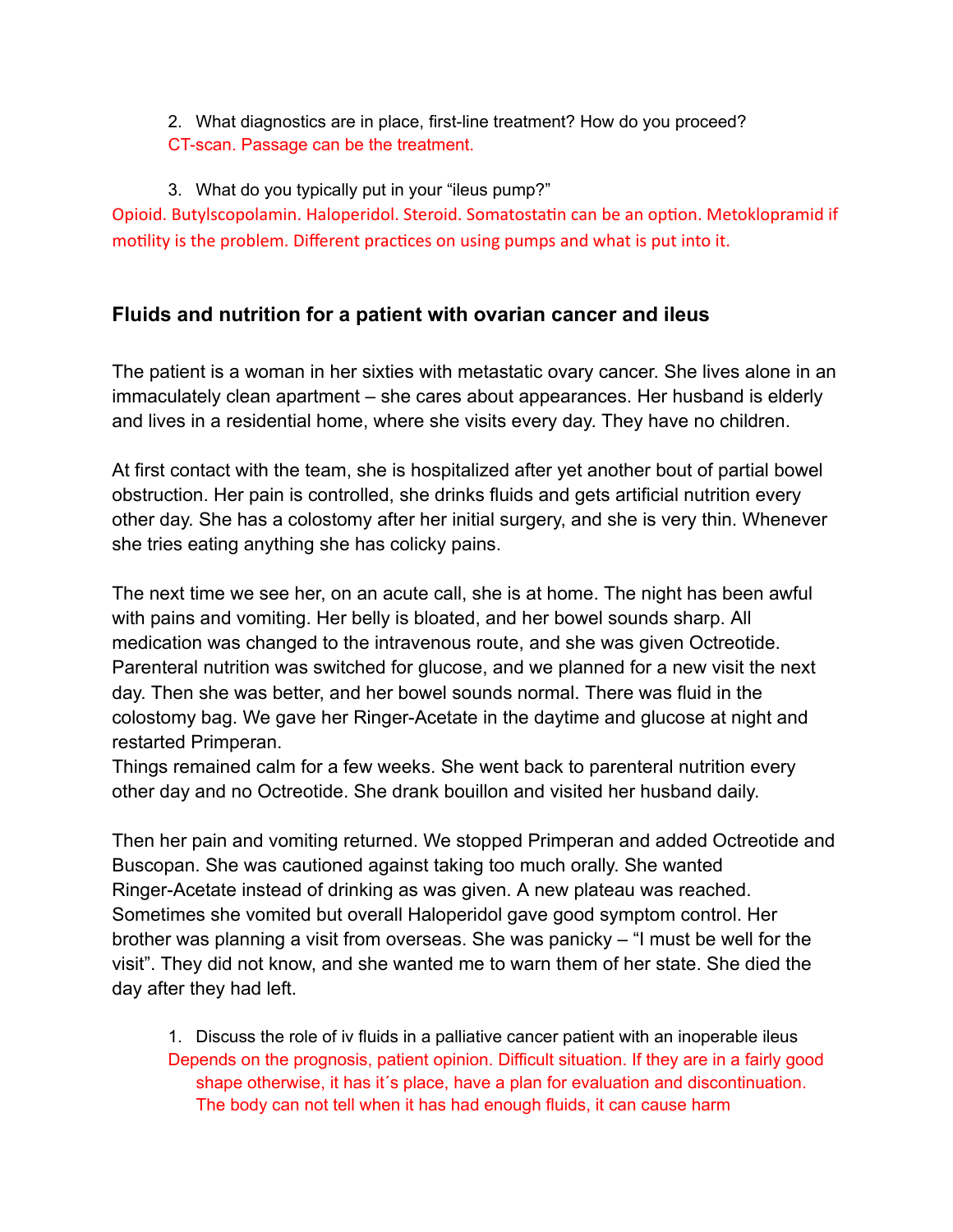2. Discuss the role of iv nutrition in a palliative cancer patient with an inoperable ileus Also difficult, but maybe more a situation to stop the iv nutrition. Some patients keep eating and throw up. Depends on the patients, for instance young patients with metastasis of an ovarian cancer, that can function with substitute. Ethical issues. Need to evaluate the amount and the capability of the body to handle it.

Some differences i practices between an within countries:

3. What do you recommend as treatment against colicky pain in inoperable ileus? Buscopan. Octreotide. Morphine. robinul

4. What do you recommend as treatment against nausea in inoperable ileus? Steroids. haloperidol.

- 5. What do you recommend as medication to reduce vomiting in inoperable ileus?
	- a. (When do you use butylscopolamine, other anticholinergic drugs, and octreotide?)

Sond, in some cases. Haloperiodol. Steroids, Octreotide. Sandostatin Cannabis as an alternativ

6. Do you have literature or maybe guidelines to support your recommendations under questions 1-5?

Some countries have national guidelines.

Guidelines to not start artificial nutrition if a patient has short life expectancy.

## **Cardia cancer and hematemesis**

Man 63 years old, mainly in good health.

Diagnosed with cardia cancer in august 2019. Considered inoperable. Given palliative chemotherapy and radiotherapy due to dysphagia.

In July admitted to the surgical department with melena and hematemesis. CT showed significant progression of tumor and metastases. Ended oncological treatment, received PICC line (central IV catheter) and esophageal stent.

Admitted to hospice for symptom relief and care. Symptoms are nausea, vomiting, and poor appetite. ECOG 2.

Medication: Pantoprazole x 2, Metoclopramide x 3, Paraffin mixt 10 ml x 1,

Natriumpicosulfat 10 dr x 2, Cyklokapron (tranexamic acid) 500 mg x 1 vesp, Paracet x 3 og Fentanyl patch 25 mcg/time.